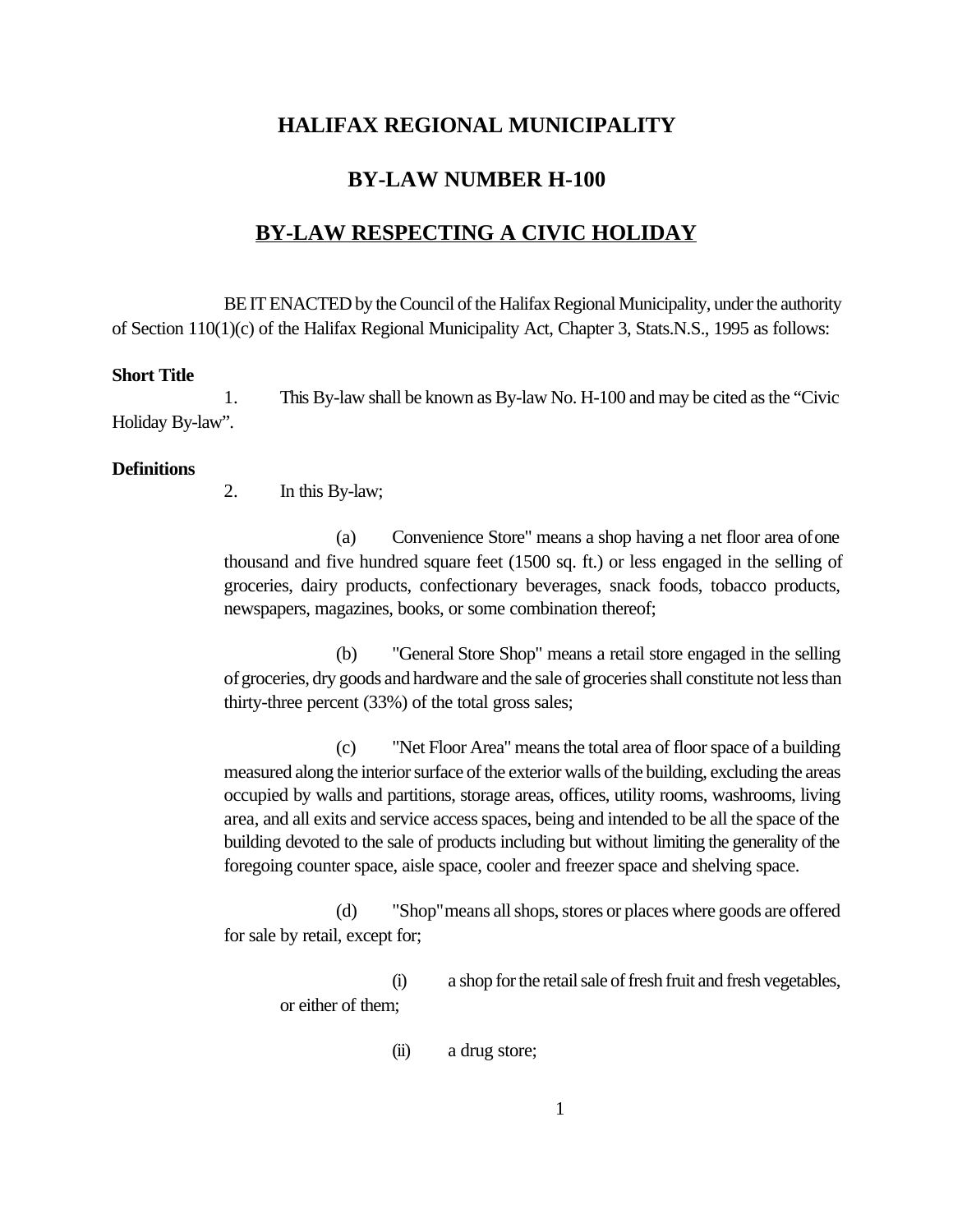(iii) a gasoline service station; (iv) a tobacco shop; (v) a news dealer's shop; (vi) a confectionary shop; (vii) a boat and marine supply shop; (viii) a convenience store; (ix) a butcher shop; (x) a shop for the retail sale of fowl; (xi) a shop for the retail sale of fish; (xii) a shop for the retail sale of dairy products, including a dairy bar; (xiii) a delicatessen shop; (xiv) a general store shop when the business occupancy assessment is thirty-five thousand dollars or less; (xv) a cold beer store authorized by the Nova Scotia Liquor Commission; (xvi) a used clothing store; and (xvii) a store in which the principal business is the sale of handcrafts, novelties, souvenirs and similar articles, principally to tourists or travellers;

### **Civic Holiday**

3. The first Monday in August of each year is hereby declared to be a civic holiday.

#### **Shops To Close**

4. All shops within the Halifax Regional Municipality shall close and remain closed during the whole of the civic holiday except between the hours of twelve noon and six o'clock in the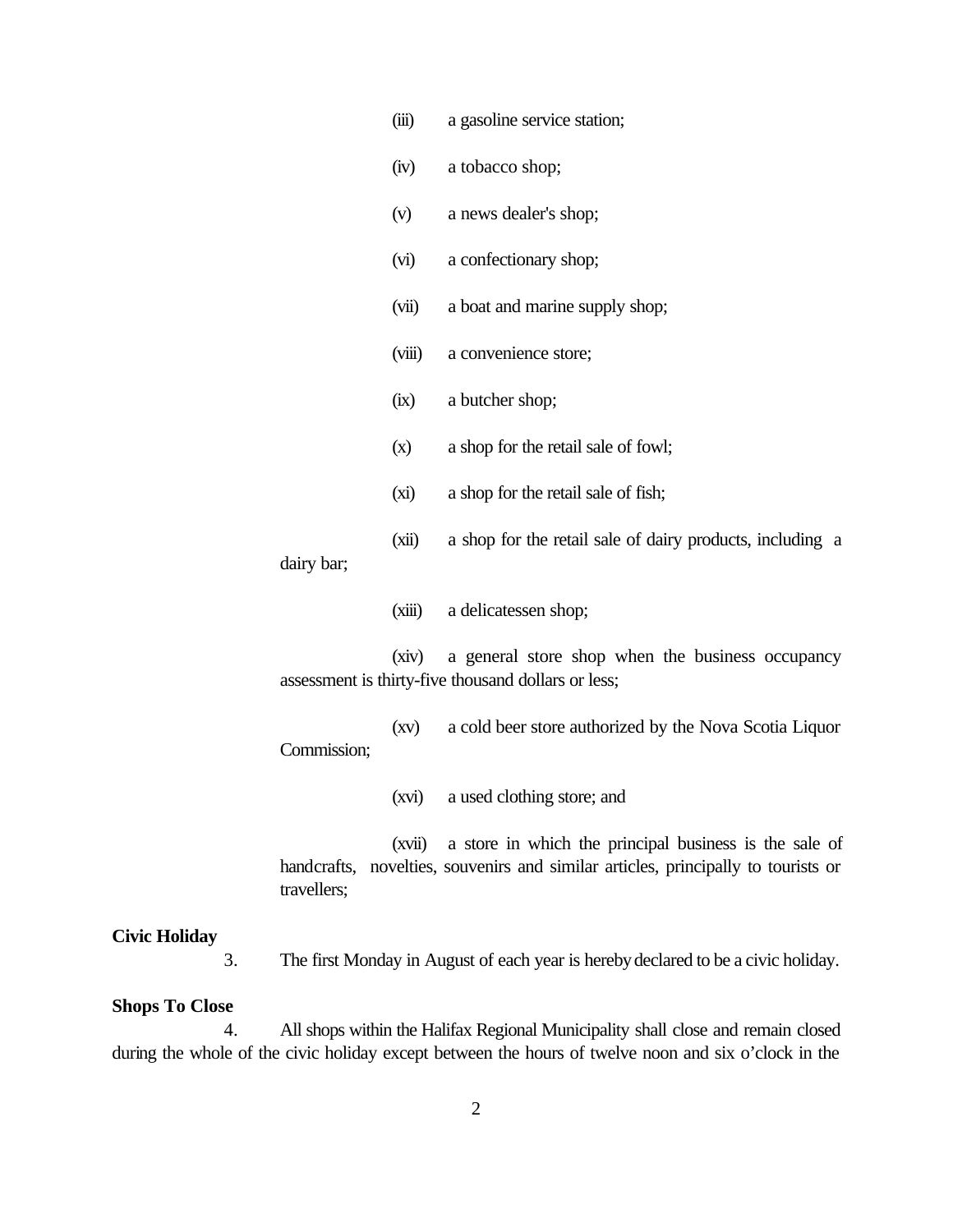afternoon..

## **Penalty**

5. Every person or corporation that contravenes the provisions of this By-law is liable upon summary conviction to a penalty of not less than Two Hundred and Fifty-Dollars (\$250.00) and not more than five thousand dollars, or imprisonment of not more than ninety days or both.

## **Repeal**

6. Section 4 of Ordinance Number 121 Respecting the Closing and Observation of Holidays of Certain Classes of Shops in the City of Halifax and By-law N-100 Respecting the Operation of Retail Business on Dartmouth Natal Day in the City of Dartmouth are hereby repealed.

Done and passed in Council this fourteenth day of May, 1996.

MAYOR

MUNICIPAL CLERK

\_\_\_\_\_\_\_\_\_\_\_\_\_\_\_\_\_\_\_\_\_\_\_\_\_\_

\_\_\_\_\_\_\_\_\_\_\_\_\_\_\_\_\_\_\_\_\_\_\_\_\_\_